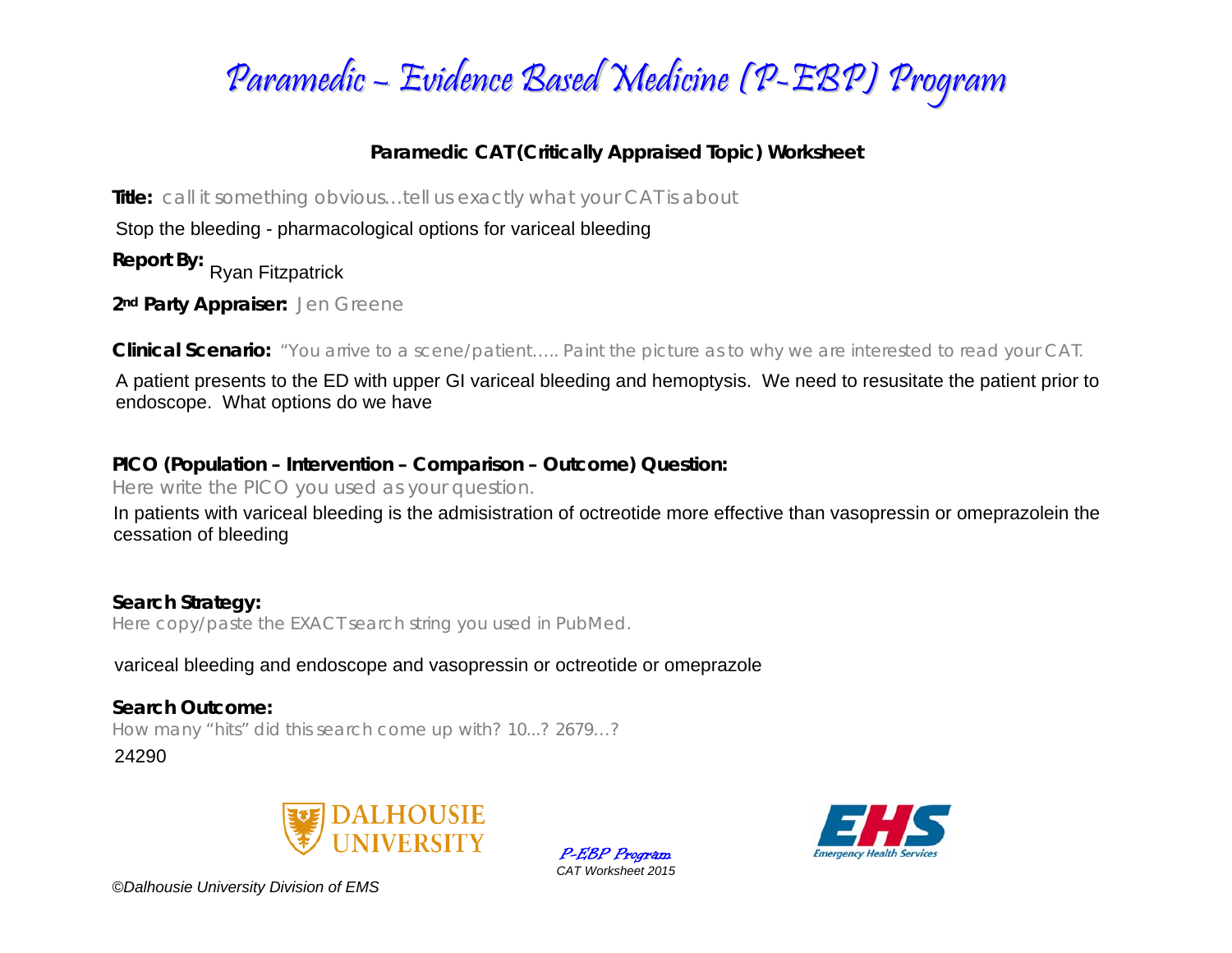## Paramedic – Evidence Based Medicine (P-EBP) Program

**Relevant Papers:** 

| AUTHOR, DATE                                                                                                            | POPULATION:<br>SAMPLE                                                                                                                                                                                                                                    | <b>DESIGN (LOE)</b>                                                                     | <b>OUTCOMES</b>                                                                                                                                                                                           | <b>RESULTS</b>                                                                                                                                                                                                                | STRENGTHS/<br>WEAKNESSES                                                                                                                               |
|-------------------------------------------------------------------------------------------------------------------------|----------------------------------------------------------------------------------------------------------------------------------------------------------------------------------------------------------------------------------------------------------|-----------------------------------------------------------------------------------------|-----------------------------------------------------------------------------------------------------------------------------------------------------------------------------------------------------------|-------------------------------------------------------------------------------------------------------------------------------------------------------------------------------------------------------------------------------|--------------------------------------------------------------------------------------------------------------------------------------------------------|
|                                                                                                                         | <b>CHARACTERISTICS</b>                                                                                                                                                                                                                                   |                                                                                         |                                                                                                                                                                                                           |                                                                                                                                                                                                                               |                                                                                                                                                        |
| Seok<br>2014<br>Official<br>င္တ<br>journal<br>동<br>Ĕ<br>rudy<br>eor<br>ă<br>5<br>Ĕ<br>ciati<br>ပ္စာ<br>Φ<br>♀<br>Õ<br>읷 | Sample<br>Characteristics:<br>Top article continent<br>varie continent<br>varie continue of the same of the same<br>assigned.<br>assigned.<br>terlipressin,<br>somatostatin, or<br>octreotide as<br>pharmacologic<br>treatment<br>treatment<br>treatment | trial<br>Ъс<br>ဥ<br>contr<br>₹<br>శ<br>ត្ត<br>lticente<br>မ္မ<br>S<br>O<br>ወ<br>₫.<br>ត | The goal was<br>characterize<br>these groups<br>looking at<br>bleeding cont<br>8<br>prevention of<br>rebleeding an<br>survival of 5<br>atmetn,<br>ä<br>ō<br>$\vec{a}$                                     | 끊은<br>sin had a 5 da<br>attrix 5 of 234<br>and and 01 216 of<br>the 5 day<br>the 5 day<br>tattrix 100 y<br>extern trivity<br>extern trivity<br>arons had<br>outcomes<br>he bleeding<br>he bleeding<br>ta of 229<br>218 of 229 | identified<br>Multisite<br>RCT,<br>weakness<br>patien<br>many<br>$\overline{5}$                                                                        |
| 00X<br>2002<br>ntero<br>으<br>⊃<br>ട്ട<br>င်<br>epatol<br>ீ<br>lamu<br>ഗ<br>≒<br>റ<br>δa<br>Φ                            | monitore<br>NG tube<br>hypertensive<br>gastropathy<br>68 patients<br>portal<br>On <sub>n.</sub><br>groups.<br>Bleeding was<br>انت<br>//asopressin<br>Omeprazole<br>جب<br>ere<br>G<br>ndomized in<br>ਡੈਂ<br>otide<br>ನ                                    | βč<br>B9<br>high<br>8<br>መ<br>Randomiz<br>c<br>idence<br>ā<br>ক<br>Φ                    | To compare t<br>efficacy of<br>orderotide to<br>correctide to<br>vasopressin a<br>paramic with<br>beeding with<br>ceding with<br>ceding with<br><b>Portal</b><br>There<br>ā<br>zole in<br>swith<br>ā<br>ω | is hours<br>sede a<br>sede a<br>group had after a<br>inng a<br>inng a<br>inng a<br>proup had<br>sing in 24<br>3 requiring<br>sion: the P<br>intite P<br>ignicant<br>ignicant                                                  | RCT, v<br>positiv<br>100%<br>smal<br>Samt<br>48hrs<br>cessation o<br>bleeding<br><sup>AR</sup> hrs for<br>ctre<br>ample<br>otide<br>very<br>ve<br>size |
|                                                                                                                         |                                                                                                                                                                                                                                                          |                                                                                         |                                                                                                                                                                                                           |                                                                                                                                                                                                                               |                                                                                                                                                        |

**Comments:** *Any additional information about your search results.*

**Consider:** *Why would you NOT change practice, based on these articles?*

I would continue the practice of administering octreotide

**Clinical Bottom Line:** *Give me a one-two liner on the answer you found.*

In patients with suspected or confirmed variceal bleeding that require endoscopic esophageal ligation it is appropriate to initiate administration of octreotide prior to endoscope to assist in controlling bleeding.



P-EBP Program *CAT Worksheet 2015* 



*©Dalhousie University Division of EMS*